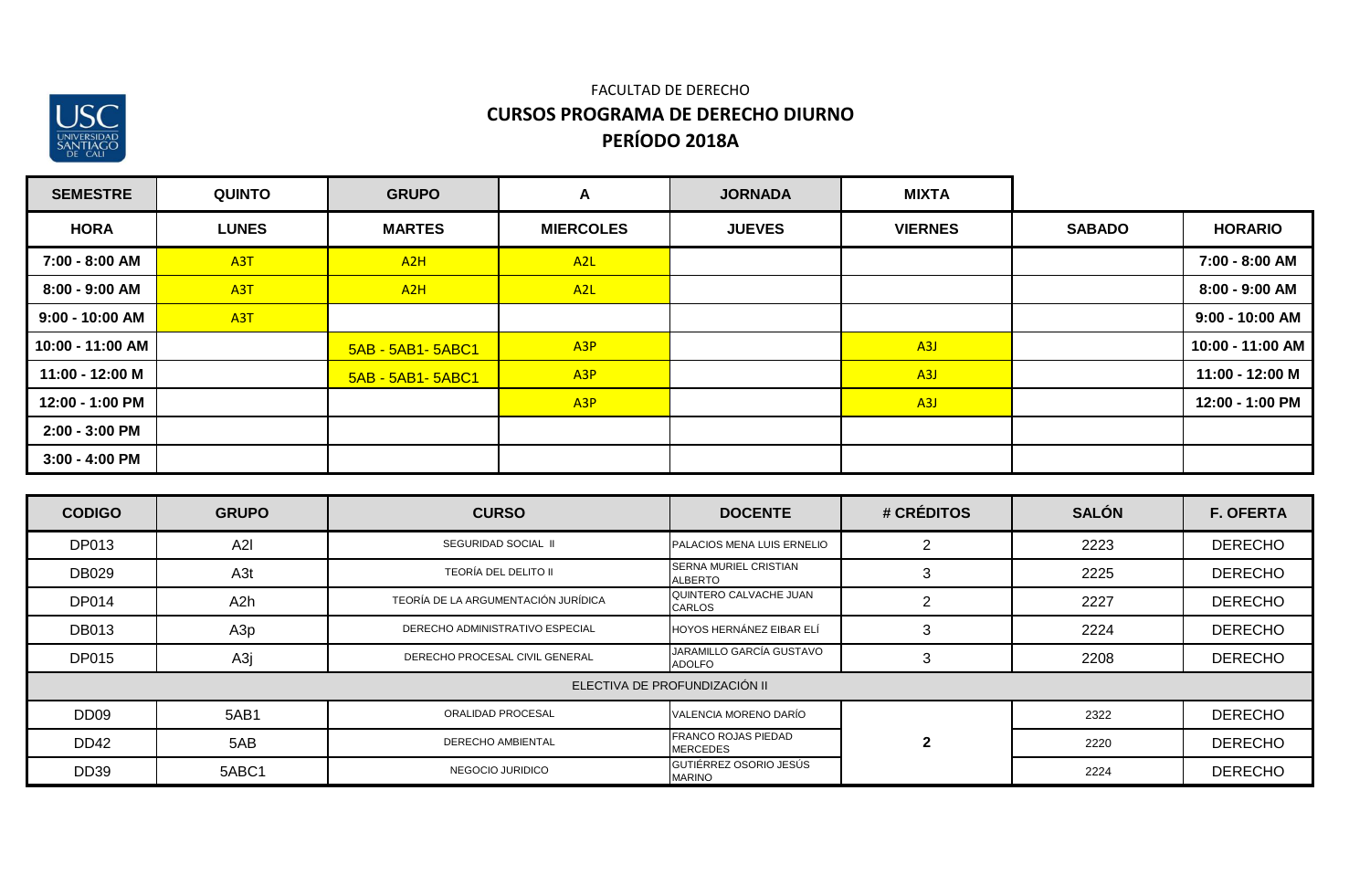

| <b>SEMESTRE</b>  | <b>QUINTO</b> | <b>GRUPO</b>      | B                | <b>JORNADA</b> | <b>MIXTA</b>     |               |                   |
|------------------|---------------|-------------------|------------------|----------------|------------------|---------------|-------------------|
| <b>HORA</b>      | <b>LUNES</b>  | <b>MARTES</b>     | <b>MIERCOLES</b> | <b>JUEVES</b>  | <b>VIERNES</b>   | <b>SABADO</b> | <b>HORARIO</b>    |
| 7:00 - 8:00 AM   |               | B <sub>2L</sub>   | B <sub>3</sub> J |                | B <sub>3</sub> P |               | 7:00 - 8:00 AM    |
| 8:00 - 9:00 AM   |               | B2L               | B <sub>3</sub> J |                | B <sub>3</sub> P |               | 8:00 - 9:00 AM    |
| 9:00 - 10:00 AM  |               |                   | <b>B3J</b>       |                | B <sub>3</sub> P |               | $9:00 - 10:00$ AM |
| 10:00 - 11:00 AM |               | 5AB - 5AB1- 5ABC1 | <b>B3T</b>       | B2H            |                  |               | 10:00 - 11:00 AM  |
| 11:00 - 12:00 M  |               | 5AB - 5AB1- 5ABC1 | <b>B3T</b>       | B2H            |                  |               | 11:00 - 12:00 M   |
| 12:00 - 1:00 PM  |               |                   | B <sub>3</sub> T |                |                  |               | 12:00 - 1:00 PM   |
| 2:00 - 3:00 PM   |               |                   |                  |                |                  |               |                   |
| $3:00 - 4:00$ PM |               |                   |                  |                |                  |               |                   |

| <b>CODIGO</b>    | <b>GRUPO</b>     | <b>CURSO</b>                        | <b>DOCENTE</b>                                | # CRÉDITOS | <b>SALÓN</b> | <b>F. OFERTA</b> |
|------------------|------------------|-------------------------------------|-----------------------------------------------|------------|--------------|------------------|
| DP013            | <b>B2I</b>       | SEGURIDAD SOCIAL II                 | VALENCIA MANZANO ANTONIO<br>JOSÉ              |            | 2325         | <b>DERECHO</b>   |
| <b>DB029</b>     | B <sub>3t</sub>  | <b>TEORÍA DEL DELITO II</b>         | <b>MORALES CARPIO EINARCO</b><br>JOSÉ         |            | 2106         | <b>DERECHO</b>   |
| <b>DP014</b>     | B <sub>2</sub> h | TEORÍA DE LA ARGUMENTACIÓN JURÍDICA | MARTÍNEZ ESPINOSA LUISA<br><b>FERNANDA</b>    | റ          | 2324         | <b>DERECHO</b>   |
| <b>DB013</b>     | B <sub>3p</sub>  | DERECHO ADMINISTRATIVO ESPECIAL     | ARIAS REY CARLOS OLMEDO                       | 3          | 2208         | <b>DERECHO</b>   |
| <b>DP015</b>     | B <sub>3j</sub>  | DERECHO PROCESAL CIVIL GENERAL      | HERNÁNDEZ MAHECHA HÉCTOR<br><b>HERNANDO</b>   |            | 2204         | <b>DERECHO</b>   |
|                  |                  |                                     | ELECTIVA DE PROFUNDIZACIÓN II                 |            |              |                  |
| DD <sub>09</sub> | 5AB1             | ORALIDAD PROCESAL                   | VALENCIA MORENO DARÍO                         |            | 2322         | <b>DERECHO</b>   |
| DD42             | 5AB              | <b>DERECHO AMBIENTAL</b>            | <b>FRANCO ROJAS PIEDAD</b><br><b>MERCEDES</b> | ◠          | 2220         | <b>DERECHO</b>   |
| <b>DD39</b>      | 5ABC1            | NEGOCIO JURIDICO                    | GUTIÉRREZ OSORIO JESÚS<br><b>MARINO</b>       |            | 2224         | <b>DERECHO</b>   |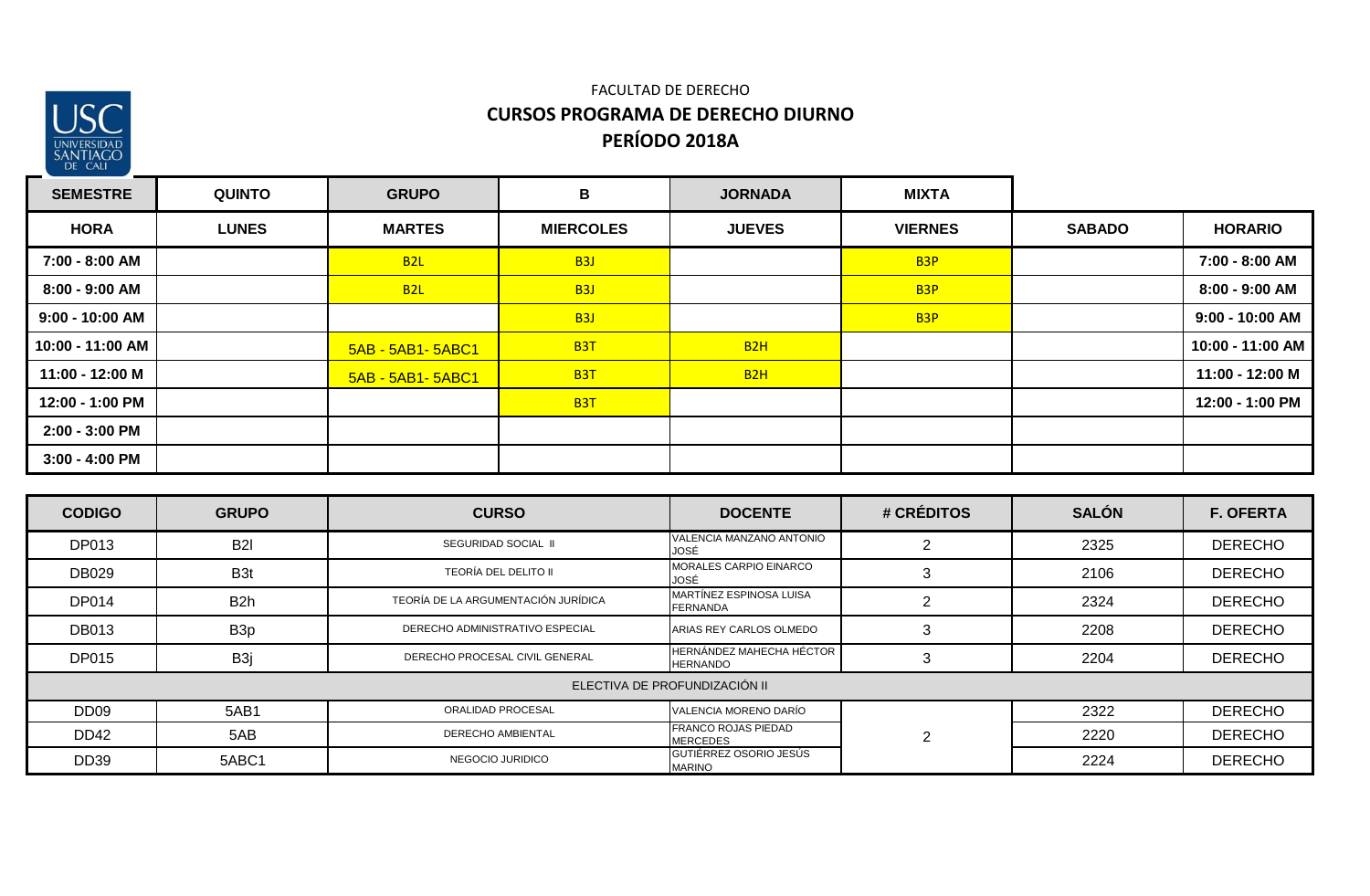

| <b>SEMESTRE</b>   | <b>QUINTO</b> | <b>GRUPO</b>       | $\mathbf{C}$     | <b>JORNADA</b> | <b>MIXTA</b>   |               |                  |
|-------------------|---------------|--------------------|------------------|----------------|----------------|---------------|------------------|
| <b>HORA</b>       | <b>LUNES</b>  | <b>MARTES</b>      | <b>MIERCOLES</b> | <b>JUEVES</b>  | <b>VIERNES</b> | <b>SABADO</b> | <b>HORARIO</b>   |
| 7:00 - 8:00 AM    |               |                    |                  | C2H            |                |               | 7:00 - 8:00 AM   |
| 8:00 - 9:00 AM    |               |                    |                  | C2H            |                |               | 8:00 - 9:00 AM   |
| $9:00 - 10:00$ AM |               |                    |                  |                |                |               | 9:00 - 10:00 AM  |
| 10:00 - 11:00 AM  | C3T           | 5AB - 5AB1- 5ABC1  |                  |                |                |               | 10:00 - 11:00 AM |
| 11:00 - 12:00 M   | C3T           | 5AB - 5AB1 - 5ABC1 |                  |                |                |               | 11:00 - 12:00 M  |
| 12:00 - 1:00 PM   | C3T           |                    |                  |                |                |               | 12:00 - 1:00 PM  |
| 2:00 - 3:00 PM    |               |                    |                  |                |                |               |                  |
| $3:00 - 4:00$ PM  |               |                    |                  |                |                |               |                  |

| <b>CODIGO</b>    | <b>GRUPO</b>                  | <b>CURSO</b>                                                   | <b>DOCENTE</b>                          | # CRÉDITOS | <b>SALÓN</b> | <b>F. OFERTA</b> |  |  |  |
|------------------|-------------------------------|----------------------------------------------------------------|-----------------------------------------|------------|--------------|------------------|--|--|--|
| DB029            | C <sub>3</sub> t              | <b>TEORÍA DEL DELITO II</b>                                    | <b>MORALES CARPIO EINARCO</b><br>JOSÉ   |            | 2106         | <b>DERECHO</b>   |  |  |  |
| <b>DP014</b>     | C <sub>2</sub> h              | TEORÍA DE LA ARGUMENTACIÓN JURÍDICA<br>MARTÍNEZ ESPINOSA LUISA |                                         |            | 2209         | <b>DERECHO</b>   |  |  |  |
|                  | ELECTIVA DE PROFUNDIZACIÓN II |                                                                |                                         |            |              |                  |  |  |  |
| DD <sub>09</sub> | 5ABC                          | <b>ORALIDAD PROCESAL</b>                                       | ATEHORTÚA HERRERA JUAN<br>PABLO         |            | 2206         | <b>DERECHO</b>   |  |  |  |
| DD42             | 5AB                           | <b>DERECHO AMBIENTAL</b>                                       | FRANCO ROJAS PIEDAD<br><b>MERCEDES</b>  | റ          | 2220         | <b>DERECHO</b>   |  |  |  |
| <b>DD39</b>      | 5ABC1                         | NEGOCIO JURIDICO                                               | GUTIÉRREZ OSORIO JESÚS<br><b>MARINO</b> |            | 2224         | <b>DERECHO</b>   |  |  |  |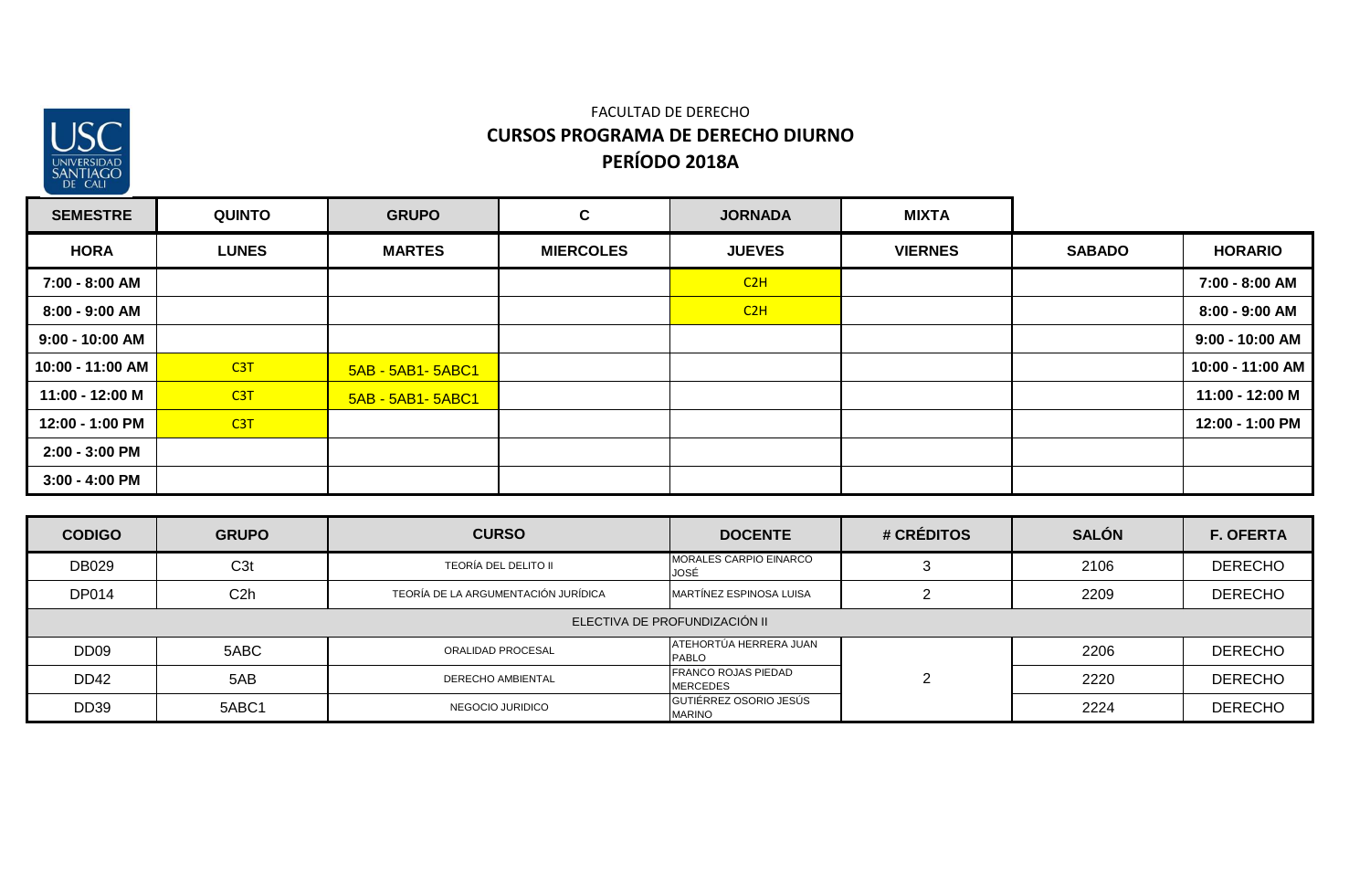

| <b>SEMESTRE</b> | <b>QUINTO</b>    | <b>GRUPO</b>     | D                | <b>JORNADA</b> | <b>MIXTA</b>       |                  |                   |
|-----------------|------------------|------------------|------------------|----------------|--------------------|------------------|-------------------|
| <b>HORA</b>     | <b>LUNES</b>     | <b>MARTES</b>    | <b>MIERCOLES</b> | <b>JUEVES</b>  | <b>VIERNES</b>     | <b>SABADO</b>    | <b>HORARIO</b>    |
| 6:30 - 7:30 PM  | D <sub>3</sub> P | D <sub>3</sub> T | D <sub>2L</sub>  | D2H            | 5D - 5DEF1 - 5DE/F | D <sub>3</sub> j | 7:00 - 8:00 AM    |
| 7:30 - 8:30 PM  | D <sub>3</sub> P | D <sub>3</sub> T | D <sub>2L</sub>  | D2H            | 5D - 5DEF1 - 5DE/F | D <sub>3</sub> j | 8:00 - 9:00 AM    |
| 8:30 - 9:30 PM  | D <sub>3</sub> P | D <sub>3</sub> T |                  |                |                    | D3j              | $9:00 - 10:00$ AM |
|                 |                  |                  |                  |                |                    |                  | 10:00 - 11:00 AM  |
|                 |                  |                  |                  |                |                    |                  | 11:00 - 12:00 M   |
|                 |                  |                  |                  |                |                    |                  | 12:00 - 1:00 PM   |

| <b>CODIGO</b>    | <b>GRUPO</b>     | <b>CURSO</b>                        | <b>DOCENTE</b>                                 | # CRÉDITOS     | <b>SALÓN</b> | <b>F. OFERTA</b> |
|------------------|------------------|-------------------------------------|------------------------------------------------|----------------|--------------|------------------|
| DP013            | D <sub>2</sub> I | SEGURIDAD SOCIAL II                 | PALACIOS MENA LUIS ERNELIO                     |                | 6227         | <b>DERECHO</b>   |
| DB029            | D <sub>3t</sub>  | TEORÍA DEL DELITO II                | <b>SERNA MURIEL CRISTINA</b><br><b>ALBERTO</b> | 3              | 2323         | <b>DERECHO</b>   |
| <b>DP014</b>     | D <sub>2</sub> h | TEORÍA DE LA ARGUMENTACIÓN JURÍDICA | MOLINA HINCAPIÉ SERGIO                         | $\overline{2}$ | 6312         | <b>DERECHO</b>   |
| <b>DB013</b>     | D <sub>3p</sub>  | DERECHO ADMINISTRATIVO ESPECIAL     | MORENO VIÁFARA FERNEY                          | 3              | 6426         | <b>DERECHO</b>   |
| DP015            | D <sub>3j</sub>  | DERECHO PROCESAL CIVIL GENERAL      | ARANGO MORA FERNANDO<br>ANIBAL                 | 3              | 2206         | <b>DERECHO</b>   |
|                  |                  |                                     | ELECTIVA DE PROFUNDIZACIÓN II                  |                |              |                  |
| DD <sub>09</sub> | 5DEF1            | ORALIDAD PROCESAL                   | VALLEJO VÍCTOR HUGO                            |                | 2210         | <b>DERECHO</b>   |
| DD42             | 5DE/F            | <b>DERECHO AMBIENTAL</b>            | ZAPATA GALVIS JULIANA                          | $\mathbf{2}$   | 6315         | <b>DERECHO</b>   |
| <b>DD39</b>      | 5D               | NEGOCIO JURIDICO                    | GUTIÉRREZ OSORIO JESÚS<br><b>MARINO</b>        |                | 2226         | <b>DERECHO</b>   |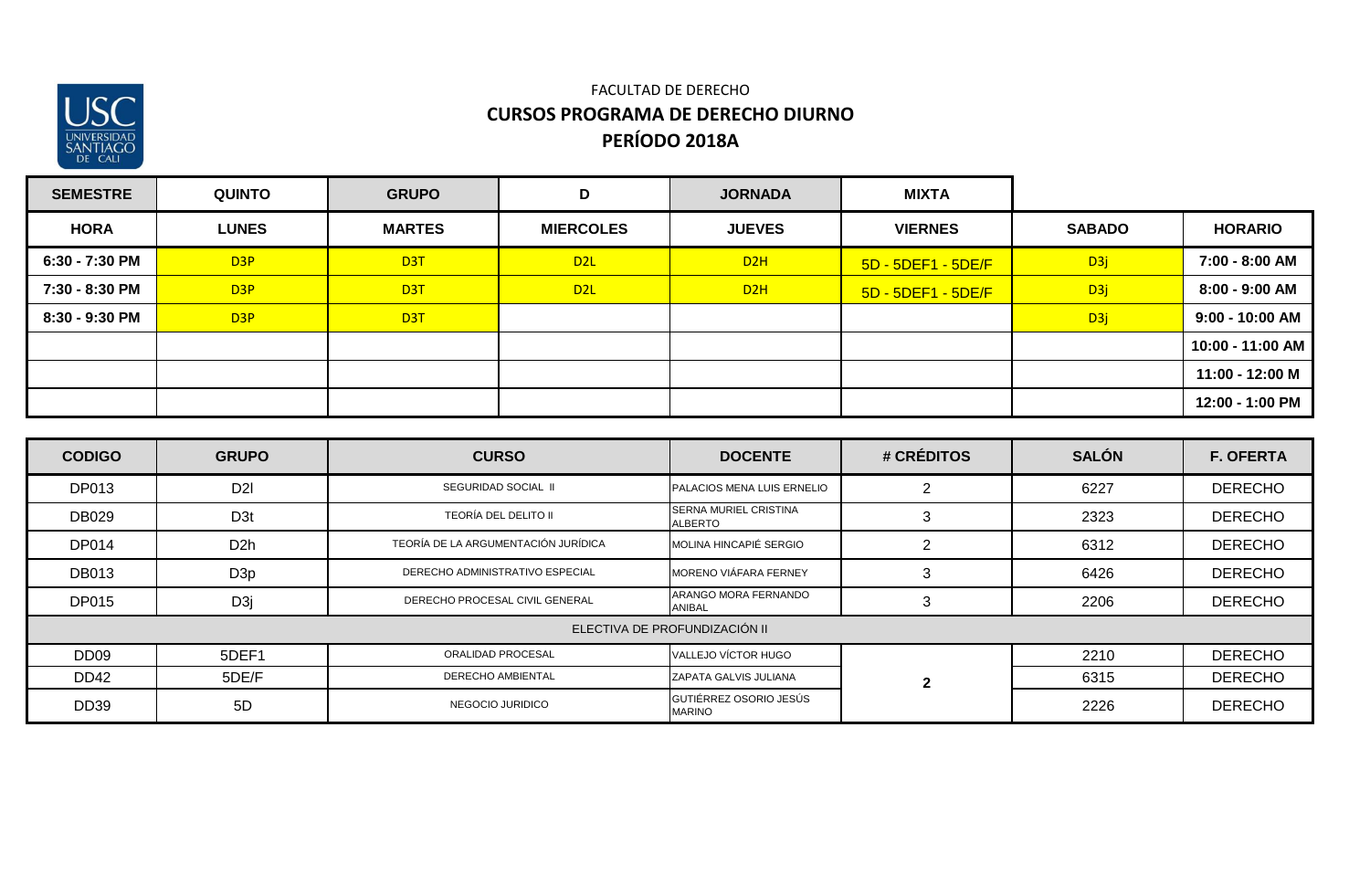

| <b>SEMESTRE</b> | <b>QUINTO</b> | <b>GRUPO</b>     | Е                | <b>JORNADA</b>   | <b>MIXTA</b>       |                  |                   |
|-----------------|---------------|------------------|------------------|------------------|--------------------|------------------|-------------------|
| <b>HORA</b>     | <b>LUNES</b>  | <b>MARTES</b>    | <b>MIERCOLES</b> | <b>JUEVES</b>    | <b>VIERNES</b>     | <b>SABADO</b>    | <b>HORARIO</b>    |
| 6:30 - 7:30 PM  | E3J           | E3P              | E <sub>3</sub> T | E <sub>2</sub> H | 5D - 5DEF1 - 5DE/F |                  | 7:00 - 8:00 AM    |
| 7:30 - 8:30 PM  | E3J           | E <sub>3</sub> P | E <sub>3</sub> T | E <sub>2</sub> H | 5D - 5DEF1 - 5DE/F |                  | 8:00 - 9:00 AM    |
| 8:30 - 9:30 PM  | E3J           | E <sub>3</sub> P | E <sub>3</sub> T |                  |                    |                  | $9:00 - 10:00$ AM |
|                 |               |                  |                  |                  |                    | E2L              | 10:00 - 11:00 AM  |
|                 |               |                  |                  |                  |                    | E <sub>2</sub> L | 11:00 - 12:00 M   |
|                 |               |                  |                  |                  |                    |                  | 12:00 - 1:00 PM   |

| <b>CODIGO</b>    | <b>GRUPO</b>    | <b>CURSO</b>                        | <b>DOCENTE</b>                          | # CRÉDITOS     | <b>SALÓN</b> | <b>F. OFERTA</b> |
|------------------|-----------------|-------------------------------------|-----------------------------------------|----------------|--------------|------------------|
| DP013            | E <sub>2</sub>  | SEGURIDAD SOCIAL II                 | <b>ALACIOS MENA LUIS ERNELIO</b>        | 2              | 2224         | <b>DERECHO</b>   |
| DB029            | E <sub>3t</sub> | TEORÍA DEL DELITO II                | MUÑOZ PELAEZ CLARA                      | 3              | 6216         | <b>DERECHO</b>   |
| <b>DP014</b>     | E <sub>2h</sub> | TEORÍA DE LA ARGUMENTACIÓN JURÍDICA | HOLGUÍN SARRIA ÁLVARO                   | $\overline{2}$ | 6301         | <b>DERECHO</b>   |
| <b>DB013</b>     | E <sub>3p</sub> | DERECHO ADMINISTRATIVO ESPECIAL     | MONTOYA MONTOYA                         | 3              | 2225         | <b>DERECHO</b>   |
| <b>DP015</b>     | E3j             | DERECHO PROCESAL CIVIL GENERAL      | CUERVO SEGURA DIANA<br><b>KATHERINE</b> | 3              | 2225         | <b>DERECHO</b>   |
|                  |                 |                                     | ELECTIVA DE PROFUNDIZACIÓN II           |                |              |                  |
| DD <sub>09</sub> | 5DEF1           | ORALIDAD PROCESAL                   | VALLEJO VÍCTOR HUGO                     |                | 2210         | <b>DERECHO</b>   |
| DD42             | 5DE/F           | DERECHO AMBIENTAL                   | ZAPATA GALVIS JULIANA                   | $\mathbf{2}$   | 6315         | <b>DERECHO</b>   |
| <b>DD39</b>      | 5D              | NEGOCIO JURIDICO                    | GUTIÉRREZ OSORIO JESÚS<br><b>MARINO</b> |                | 2226         | <b>DERECHO</b>   |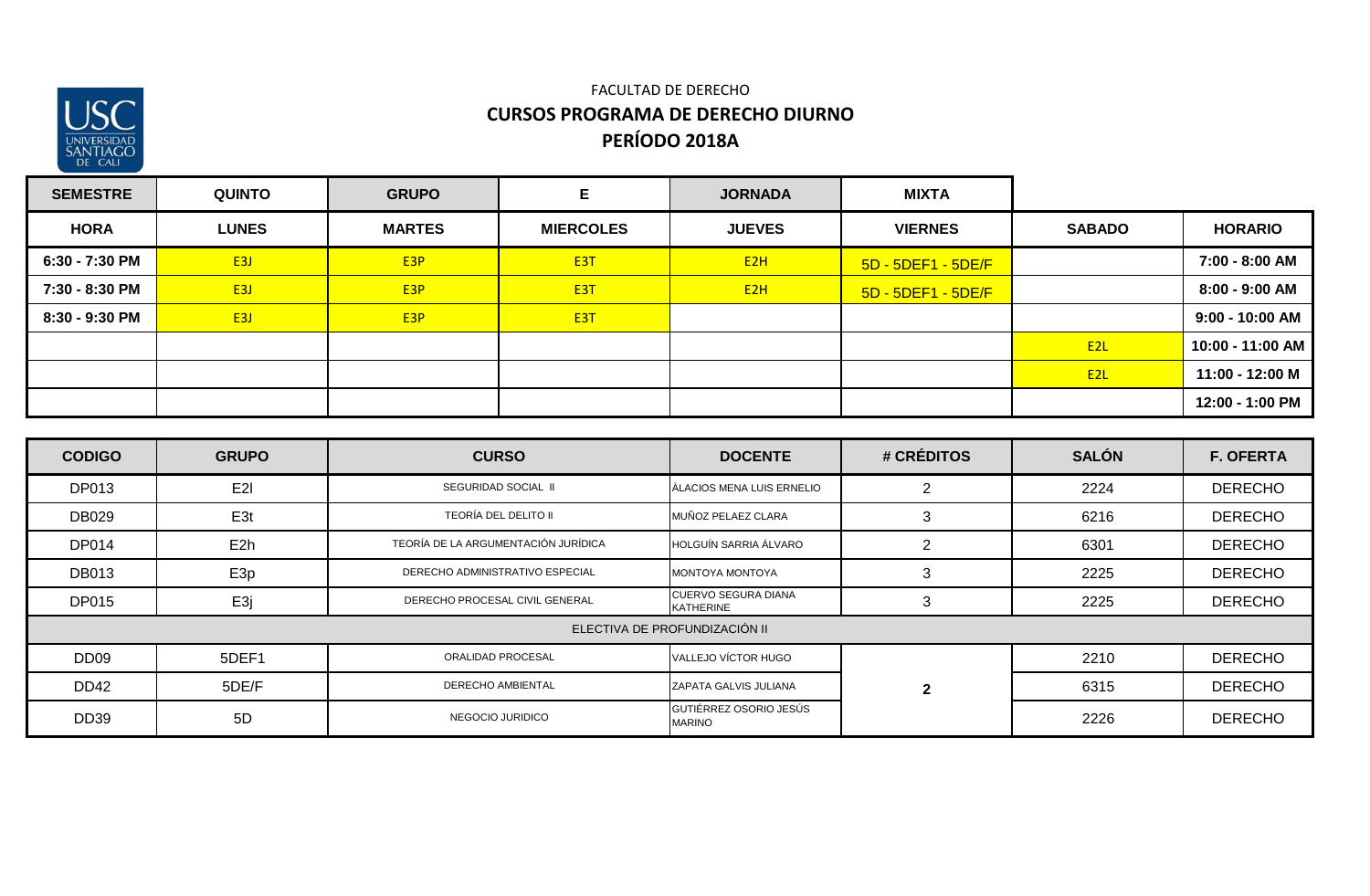

| <b>SEMESTRE</b> | <b>QUINTO</b> | <b>GRUPO</b>     |                  | <b>JORNADA</b> | <b>MIXTA</b>       |                  |                   |
|-----------------|---------------|------------------|------------------|----------------|--------------------|------------------|-------------------|
| <b>HORA</b>     | <b>LUNES</b>  | <b>MARTES</b>    | <b>MIERCOLES</b> | <b>JUEVES</b>  | <b>VIERNES</b>     | <b>SABADO</b>    | <b>HORARIO</b>    |
| 6:30 - 7:30 PM  | $F2L-F3J$     | F <sub>3</sub> P | F2H              |                | 5D - 5DEF1 - 5DE/F | F <sub>3</sub> T | 7:00 - 8:00 AM    |
| 7:30 - 8:30 PM  | $F2L-F3J$     | F3P              | F2H              |                | 5D - 5DEF1 - 5DE/F | F <sub>3</sub> T | 8:00 - 9:00 AM    |
| 8:30 - 9:30 PM  | $F2L-F3J$     | F <sub>3</sub> P |                  |                |                    | F <sub>3</sub> T | $9:00 - 10:00$ AM |
|                 |               |                  |                  |                |                    |                  | 10:00 - 11:00 AM  |
|                 |               |                  |                  |                |                    |                  | 11:00 - 12:00 M   |
|                 |               |                  |                  |                |                    |                  | 12:00 - 1:00 PM   |

| <b>CODIGO</b>    | <b>GRUPO</b>     | <b>CURSO</b>                        | <b>DOCENTE</b>                                     | # CRÉDITOS     | <b>SALÓN</b> | <b>F. OFERTA</b> |
|------------------|------------------|-------------------------------------|----------------------------------------------------|----------------|--------------|------------------|
| DP013            | F <sub>2</sub> L | SEGURIDAD SOCIAL II                 | CARREÑO RAGA CARLOS                                | റ              | 2222         | <b>DERECHO</b>   |
| <b>DB029</b>     | F <sub>3</sub> T | <b>TEORÍA DEL DELITO II</b>         | VALENCIA MORENO DARÍO                              | 3              | 2225         | <b>DERECHO</b>   |
| <b>DP014</b>     | F <sub>2</sub> H | TEORÍA DE LA ARGUMENTACIÓN JURÍDICA | QUINTERO CALVACHE JUAN<br><b>CARLOS</b>            | $\overline{2}$ | 2324         | <b>DERECHO</b>   |
| <b>DB013</b>     | F <sub>3</sub> P | DERECHO ADMINISTRATIVO ESPECIAL     | MORENO GUERRERO ÁLVARO                             | 3              | 2206         | <b>DERECHO</b>   |
| <b>DP015</b>     | F <sub>3</sub> J | DERECHO PROCESAL CIVIL GENERAL      | <b>HERNÁNDEZ MAHECHA HÉCTOR</b><br><b>HERNANDO</b> | 3              | 2325         | <b>DERECHO</b>   |
|                  |                  |                                     | ELECTIVA DE PROFUNDIZACIÓN II                      |                |              |                  |
| DD <sub>09</sub> | 5DEF1            | ORALIDAD PROCESAL                   | VALLEJO VÍCTOR HUGO                                |                | 2210         | <b>DERECHO</b>   |
| <b>DD42</b>      | 5DE/F            | <b>DERECHO AMBIENTAL</b>            | ZAPATA GALVIS JULIANA                              | $\overline{2}$ | 6315         | <b>DERECHO</b>   |
| <b>DD39</b>      | 5D               | NEGOCIO JURIDICO                    | GUTIÉRREZ OSORIO JESÚS<br><b>MARINO</b>            |                | 2226         | <b>DERECHO</b>   |